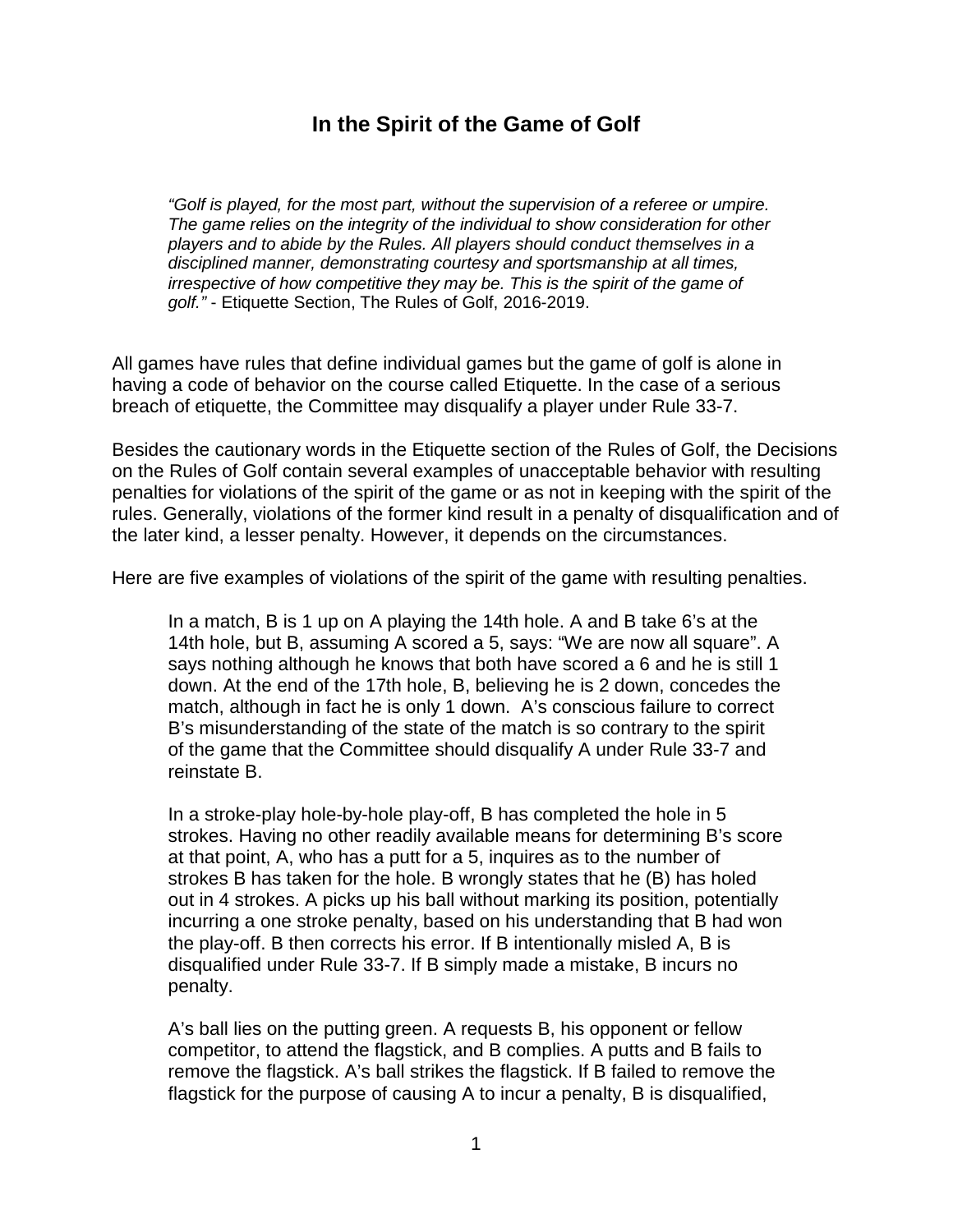in both match play and stroke play, under Rule 33-7 for taking an action contrary to the spirit of the game.

In a four-ball match-play competition, a player purposely putts away from the hole to a position slightly farther from the hole than the spot where his partner's ball lies and on the same line to the hole as his partner's ball. The player then putts towards the hole, and the roll of his ball is helpful to his partner in determining how much his putt will break. Such procedure is contrary to the spirit of the game. In match play, in equity (Rule 1-4), the player should be disqualified for the hole and, since his action assisted his partner's play, the partner should incur the same penalty (Rule 30-3f).

A competitor's ball is lying through the green. He asks a fellow competitor to remove a loose impediment lying near his ball because he believes that the removal of the loose impediment might cause his ball to move and knows that if the loose impediment is removed by an outside agency, the competitor incurs no penalty. The fellow-competitor removes the loose impediment. Irrespective of whether the ball moves as a result of removing the loose impediment, the action of the competitor is so contrary to the spirit of the game that the Committee should disqualify him under Rule 33-7. The fellow-competitor incurs no penalty for removing the loose impediment unless the Committee is satisfied that he was aware of the competitor's intention to circumvent a Rule. In that instance, he should also be disqualified under Rule 33-7.

Violations less severe than those above, which are characterized as violations of the spirit of the Rules, result in lesser penalties, which are generally given under Rule 1-4 as points not specifically covered by the Rules. Here are two examples.

A player may change caddies during his stipulated round. However, a player may not briefly change caddies for the purpose of receiving advice from the new caddie. Although not a specific violation of the rules, it would be contrary to the purpose and spirit of the Rules for a player to change caddies briefly for the purpose of circumventing Rule 8-1 (Advice). Therefore, in equity (Rule 1-4), the player who does so would incur a penalty of loss of hole in match play or two strokes in stroke play for each hole at which the action occurred.

A player's ball lies on an artificially-surfaced path. The player determines his nearest point of relief and measures the one club-length in which the ball may be dropped under Rule 24-2b. As the player is concerned that the ball, when dropped, may roll into an unplayable lie, he takes a ball from his bag and drops it in the area to test where his original ball may roll to if he elects to take relief from the path. He did not intend to put the second ball into play. As the player had no intention of putting the dropped ball into play, that ball did not become the ball in play, and his original ball